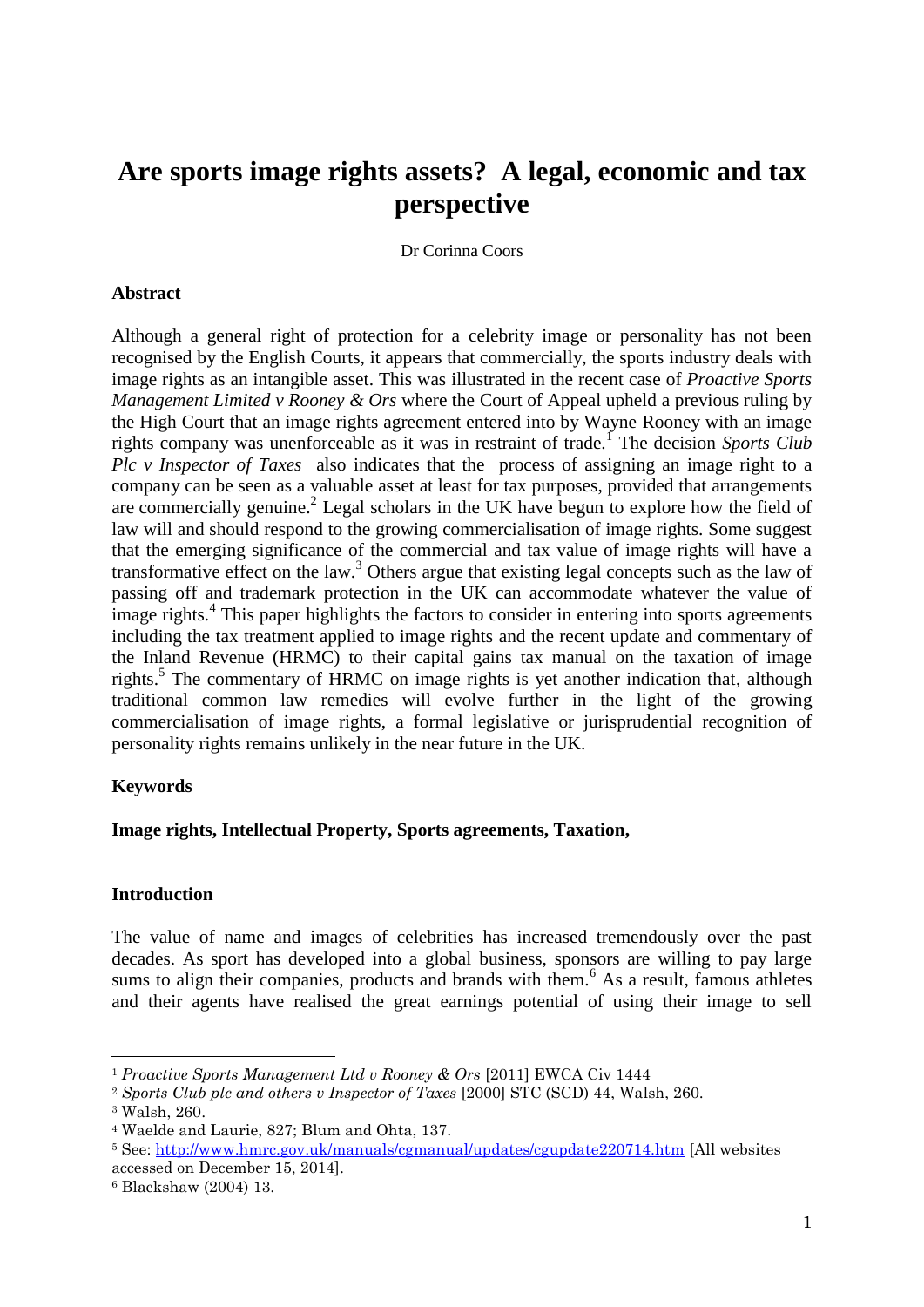marketing articles.<sup>7</sup> For example, Cristiano Ronaldo, current FIFA World Footballer, earned more than half of his \$52 million income from commercial endorsements from sponsors in 2013.<sup>8</sup> Despite retirement, the British football icon David Beckham earned \$42 million from commercial endorsements deals in 2014<sup>9</sup> and has become an international brand in his own right. $^{10}$ 

### **What are image rights?**

In *Proactive Sports Management Limited v Rooney & Ors* Lady Justice Arden defined image rights as a term "used to describe rights that individuals have in their personality, which enables them to control the exploitation of their name or picture."<sup>11</sup> However, a typical image right clause in a sports licensing agreement will define image rights in rather broad terms and include, for instance filming, television and broadcasting rights as well as the right of a sportsman to control his identity, personality, name voice and likenesses in all forms of media. <sup>12</sup> The facts of the case in *Proactive v Rooney* were that in 2003, footballer Wayne Rooney, set up a company, Stoneygate Ltd, to exploit his image rights and he assigned his image rights to it. Stoneygate Ltd then appointed a sports agency, Proactive Ltd to act as its agent. The parties entered into an image rights agreement which allowed Proactive to negotiate endorsement contracts. The relationship lasted successfully for five years until the parties fell out and Stoneygate terminated the agreement and appointed another company in its place. Proactive took proceedings, claiming that Stoneygate was in breach of agreement, and that Proactive was entitled to commission due under the agreement. Stoneygate argued that Proactive was not entitled to commission and that the agreement was unenforceable on the grounds that it was unreasonable restraint of trade.

The Court of Appeal ruled that Proactive was not entitled to commission and upheld the High Court's decision that the agreement was unenforceable, as it was an unreasonable restraint of trade. The Court of Appeal argued that Mr Rooney had been primarily employed as a footballer, and his image rights were ancillary to this. As the contract was held to be unenforceable, Proactive was unable to enforce its contractual right to commission due under the agreement before or after the date that Stoneygate terminated the arrangement. The decision is significant as the Court of Appeal confirmed that a contract for the exploitation of image rights, or other ancillary activities to a person's main occupation, may constitute a restraint of trade. It follows that where businesses seek to negotiate image rights agreements they should ensure that such clauses only protect legitimate business interests and that they are no wider than what the courts consider reasonable.<sup>13</sup>

In *Proactive v Rooney* Arden LJ expressly highlighted the economic value of image rights: *"(…), the endorsement of goods encourages the purchase and consumption of goods, and the court is entitled to assume that it is in the interests of the public that image rights should be fully realisable for this economic purpose." 14*

 $\overline{a}$ 

<sup>7</sup> Blackshaw (2005) 270.

<sup>8</sup> http://www.forbes.com/profile/cristiano-ronaldo/.

<sup>9</sup> http://www.forbes.com/profile/david-beckham/.

<sup>10</sup> Gardiner et al, pp 53-54.

<sup>11</sup> Supra fn 1, para 1 per Lady Justice Arden.

<sup>12</sup> Cloete et al, 176.

<sup>13</sup> Woodhead and Baden-Powell, 114.

<sup>14</sup> Supra fn 1, para 93 per Lady Justice Arden.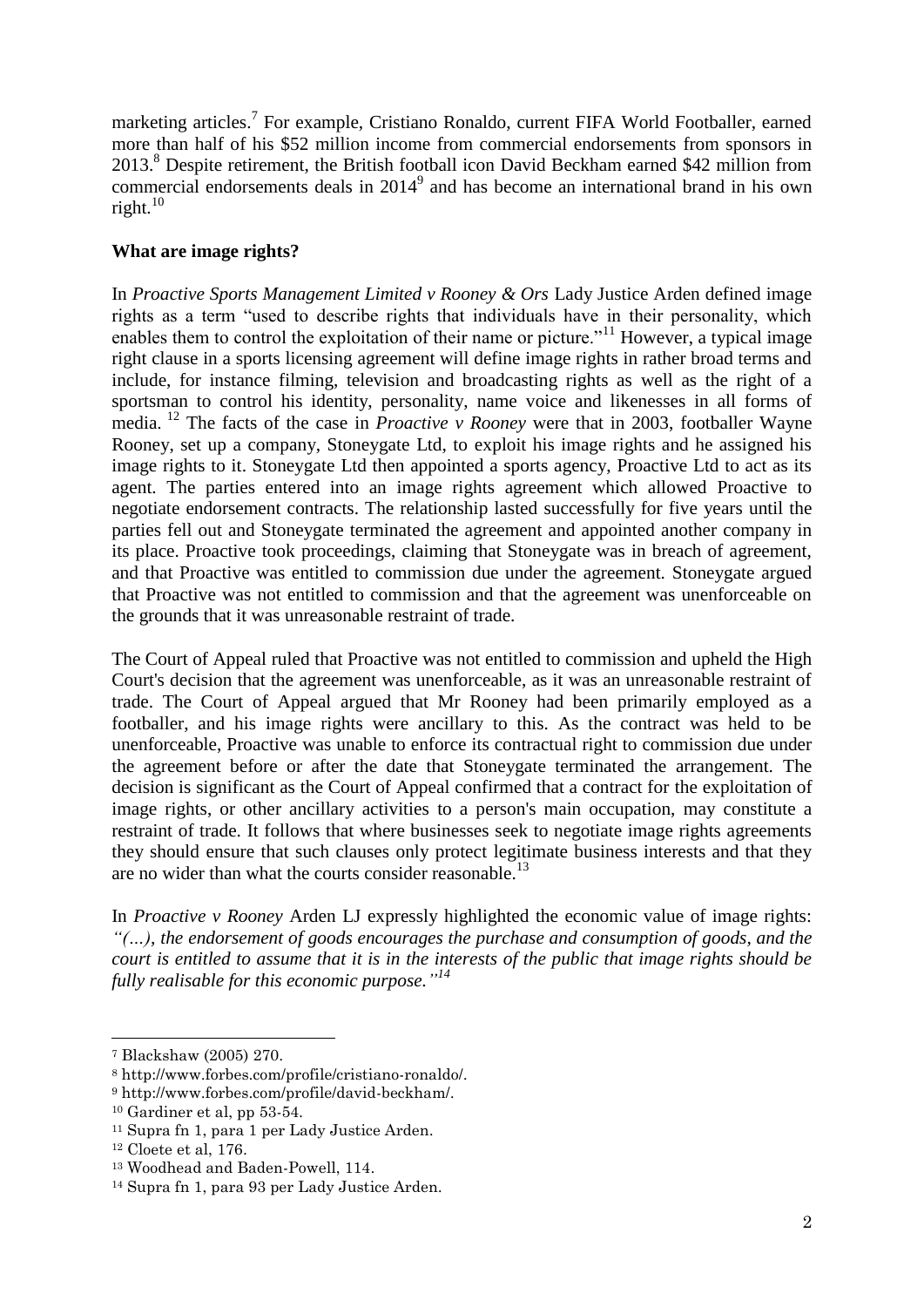#### **International level of protection**

Despite the widely recognised commercial value of image rights, there is currently no international standard or harmonised legal concept for recognising an image right.<sup>15</sup> While certain jurisdictions, such as the US, Germany and France offer statutory protection against the exploitation of an individual's image, English law provides no cause of action for the infringement of image rights as such. Although a celebrity may currently obtain protection through various statutory and common law rights, such as the developing law of privacy, breach of confidence and, in particular, the tort of passing off none of these rights were designed to protect image or personality rights. Many countries traditionally link the concept of personality rights to the right to privacy.<sup>16</sup> While the former protects against economic loss caused by the commercial appropriation of an individual's personality the right to privacy protects against the intrusion of an individual's private sphere.<sup>17</sup> It is worth noting that Guernsey, a small British island in the English Channel, has taken the creation and recognition of image rights to a new level by introducing a registrable statutory image right under its Image Rights (Bailiwick of Guernsey) Ordinance in 2012.<sup>18</sup> Registration under the Ordinance creates a recognised defined image right for the first time which is published in Guernsey's Register of personalities and images.<sup>19</sup> The proprietor of the registered personality obtains a legal property right similar to a trade mark which can then be assigned and licensed.<sup>20</sup> Moreover, the proprietor of the registered image right has exclusive rights in the images registered against or associated with that registered personality. This new registration system for image rights has been welcomed by practitioners for bringing important clarity to the meaning and scope of image rights.<sup>21</sup> However, it should be noted that a year after the establishment of the new system, it has not attracted as many registrations as expected. Potential registrants and celebrities may question the practical relevance of the remedy and its enforceability in other jurisdictions. Only the first high profile court case could put this new legislation to the test and effectively dispel concerns about the efficiency of the new system.

#### **The significance and value of image rights**

Image rights clauses in sporting contracts are often complex and have become one of the most disputed areas between clubs and their players.<sup>22</sup> Wayne Rooney's recent £70m agreement with Manchester United was long being held up by negotiations over his image rights.<sup>23</sup> Provided they are drafted properly, image rights agreements are an effective way of protecting image rights.<sup>24</sup> A player can, for example, assign some or all of his image rights to a club as part of his contract, providing the employer with the rights to use his image to help sell tickets, shirts or other products and services.<sup>25</sup> Image rights deals generally can account

-

<sup>15</sup> Synodinou, 183.

<sup>16</sup> Carty, 212.

<sup>17</sup> Bainbridge, pp. 347, 882.

<sup>18</sup> The Image Rights (Bailiwick of Guernsey) Ordinance, 2012**.**

<sup>19</sup> Section 5 of the Image Rights Ordinance 2012.

<sup>20</sup> Romer and Storey, pp. 51-56.

<sup>21</sup> Parr, 20; Evans and Romer, 763.

<sup>22</sup> Blackshaw (2012), 268.

<sup>23</sup> http://www.theguardian.com/football/2014/feb/20/wayne-rooney-contract-talks-held-up-

manchester-united

<sup>24</sup> Gardiner et al, 443.

<sup>25</sup> Cloete (2012), 556.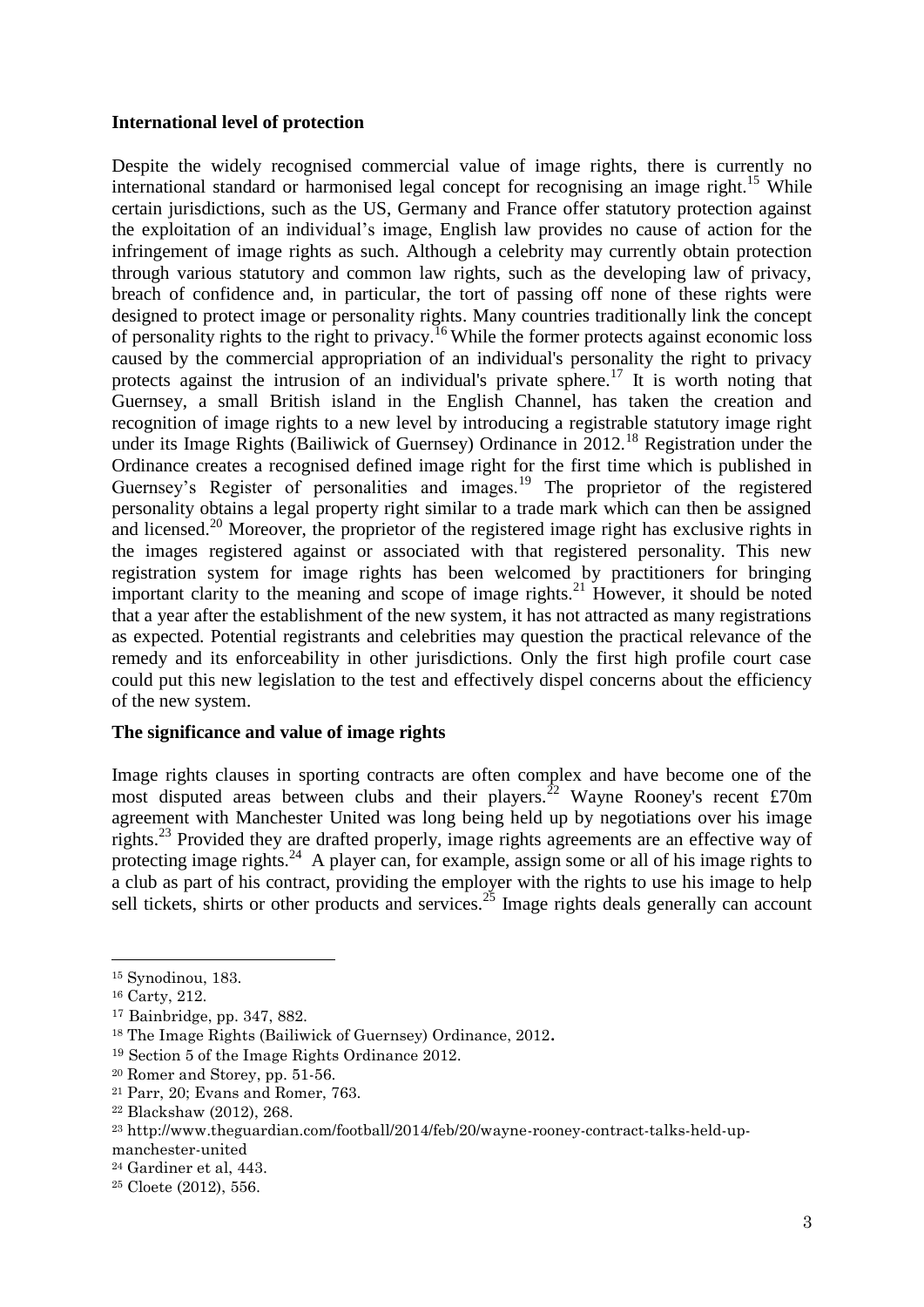for 10 to 20% of a player's contract. Below are important factors to consider when drafting an image right agreement.

### **1) Sponsorship conflicts of interests**

Due to the growing conflicts between competing sponsors there are new challenges encountered by sportsmen and sponsors.<sup>26</sup> Famous footballers may have entered image rights agreements with several different parties at once and it is therefore important to avoid any conflicts of interests. For example, a Premier League star may have an agreement with a third party exclusively for his benefit, such as sponsorship or boot deals; in addition he may have and arrangement with his club and team sponsors and thirdly he may have obligations under an image right agreement with the national team, where his image will be used to promote the goods of the national team sponsor. All of these different agreements must be carefully drafted and aligned by the legal representatives to ensure conflicts of interest do not adversely affect the athlete's ability to perform his functions properly under the contract. <sup>27</sup>

# **2) Performance and Breach**

Image rights agreement should be carefully drafted to minimise the risk of ambiguity in such clauses. The parties' rights and obligations should be clearly defined to increase the likelihood that they will be effective in the event that a dispute arises.<sup>28</sup> Sponsors or image rights companies would generally have the right to terminate a contract for failure to perform services properly. For example, an image right contract often requires the athlete to dedicate a minimum number of hours per week for marketing purposes and failure to turn up to such appointment can be a detriment to the company, especially if the sportsman is very famous and a new product is launched. The agreement should therefore clearly state the amount of merchandising work the player has to do for his club as part of his normal duties, such as for team photos and official club commitments. Other reasons for the termination of the agreement could be misconduct by athletes directed to other players or fans, any type of inappropriate conduct or alcohol on the premises during work hours.<sup>29</sup>

### **3) Tax Avoidance**

Footballers, financial advisors and the clubs will often seek to use image right agreements as a probate remedy for tax avoidance. Such agreements can be used to reduce a player's income tax bill and his or her sports club's national insurance contributions. For example, in order to pay less national tax, the agents would separate image rights for foreign players from the rest of the standard terms in a player contract, such as basic wage, signing on-fees or loyalty fees.<sup>30</sup> The players' wage would still be taxed as ordinary personal income but image rights could be paid to an offshore company, for example in Jersey or Guernsey, two offshore territories in the English Channel, where tax could be paid at a much lower corporate rate.

In *Sports Club, Evelyn and Jocelyn plc v Inspector of Taxes 2000*, the Inland Revenue (HRMC) had challenged such image rights arrangements entered into by the premiership

-

<sup>26</sup> Hambrick and Moorman, 54.

<sup>27</sup> Blackshaw, 268.

<sup>28</sup> Welch in: Gardiner et al, 402.

<sup>29</sup> Boyd,135.

<sup>30</sup> Gordon, 207.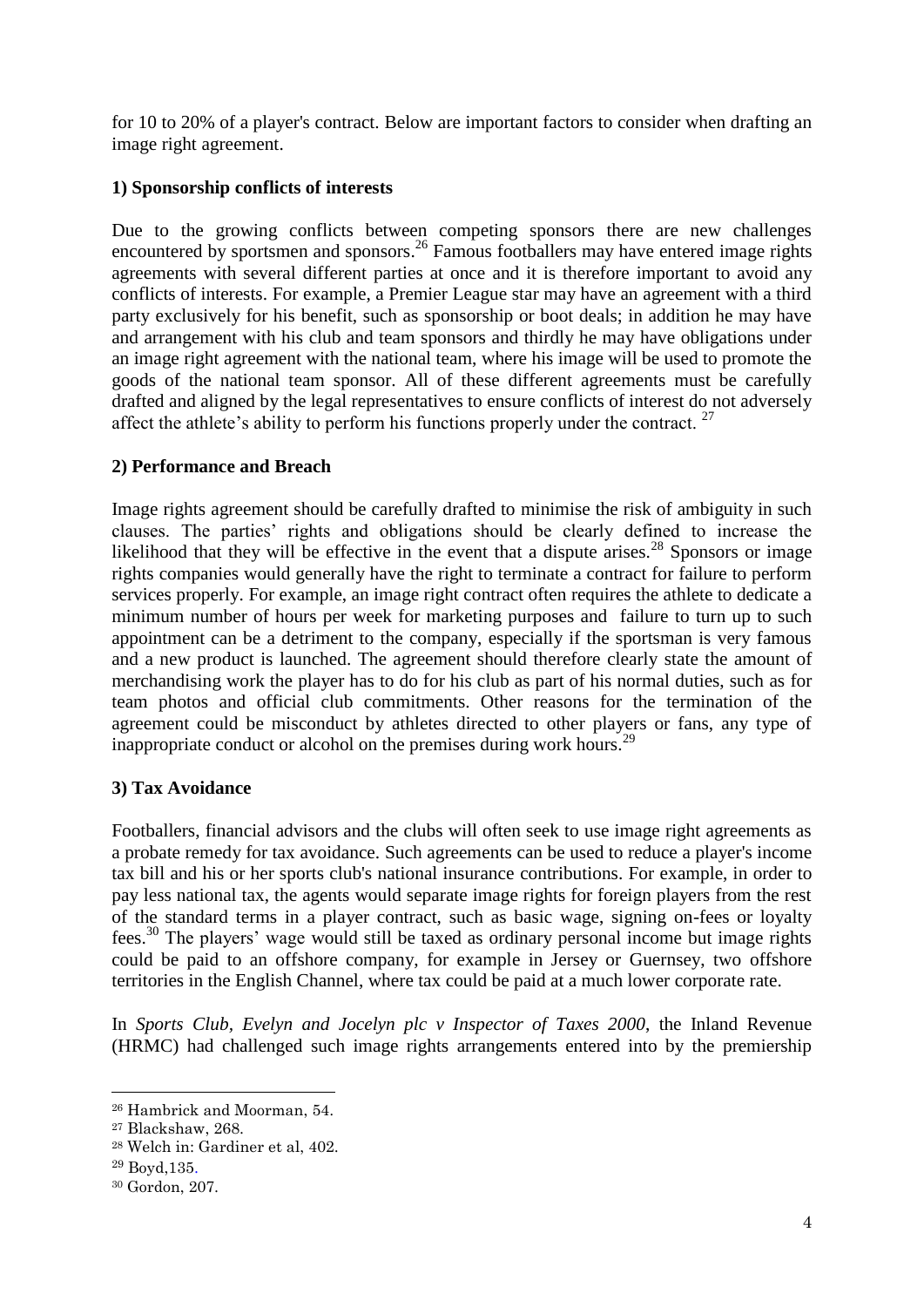football club Arsenal and two of its players, Dennis Bergkamp and David Platt.**<sup>31</sup>** Bergkamp had his own image rights company incorporated in the Dutch Antilles in 1991 and had assigned his image rights to the company. Platt also had an offshore image right company which contracted with another company. Both players signed employment contracts with Arsenal Football Club in 1995. Arsenal signed separate agreements with their image rights companies which provided Arsenal with the right to exploit the player's image rights in return for an agreed fee. This fee was seen by HMRC as earnings arising from the player's employment and therefore taxable. HMRC viewed the image rights arrangements as a "smokescreen" which had been created in an attempt to disguise salary payments as image rights payments. Bergkamp, Platt and Arsenal appealed against this ruling to the Special Commissioners claiming that the image rights agreements were separate genuine commercial agreements that could be enforced.

The Special commissioners held that the arrangements were not "smokescreen" and that the payments made by Sports Club under the promotional agreement and the consultancy agreement were not emoluments to the players employment by Arsenal by virtue of section 19 of the Income and Corporation Taxes Act 1988 but genuine commercial agreements. <sup>32</sup> The payments were seen as capital and commercial assets which had independent and separate value over the employment contracts.

#### **Recent developments**

Since the decision in *Sports Club*, there have been some changes in the taxation of image rights law. In 2006, HMRC launched an employment review to look into image rights payments, with cricket, rugby union and rugby league under scrutiny.<sup>33</sup> A cap of  $15\%$  of remuneration payable for image rights exploitation was agreed in rugby union. In 2009 HMRC informed many Premier League Clubs that it was examining image rights payments to players from 2005 to 2008. It has been reported that HMRC has since agreed with football clubs that image rights can only make up  $20\%$  at most of a player's total earnings.<sup>34</sup> Since *Agassi v Robinson* (Inspector of Taxes (2006) residents outside the UK pay tax on their earnings in the UK and a share of sponsorship income, even if this income is earned through an offshore image rights company.<sup>35</sup>

In summary, although HMRC has taken action to prevent the abuse of sports image rights arrangements in the past, such structures are still effective if genuine and commercially appropriate. In assessing the genuineness and proportionality of image rights payments, the following points should be considered:

• The sum paid for the image rights should be a true and accurate reflection of the value of those rights.

• Negotiations should take place between the Image rights company and the club in relation to the value the club places on the image rights.

-

<sup>31</sup> Supra Fn 2*.*

<sup>32</sup> Supra Fn 2, para 91.

<sup>33</sup> Craggs and Mellors, 176.

<sup>34</sup> Ibid.

<sup>35</sup> *Agassi v Robinson* (Inspector of Taxes (2006) UKHL 23, 2006 1 WLR 1380.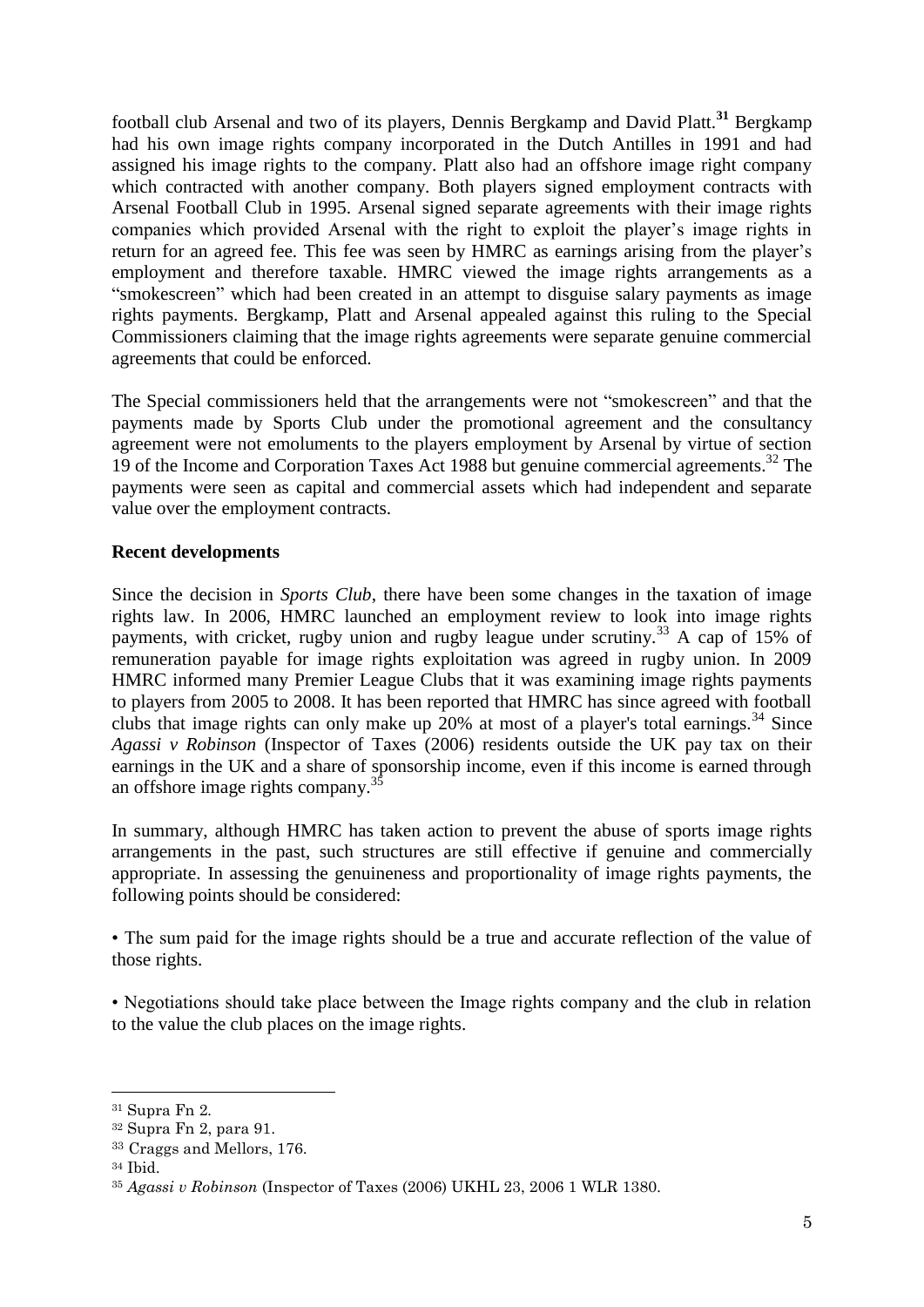• The club's intention to exploit the image rights as well as the discussions and the valuation agreed upon should have been documented at board level.

• The promotional activity of the player should be monitored so that the club can decide whether it is receiving value for money and to inform future image rights negotiations.<sup>36</sup>

### **HMRCs recent views on image rights**

This year, in an update to its practice manual HMRC has set out the position relating to image rights in the UK including their view on what constitutes an "image right" for tax purposes and whether it can be assigned or licenced to a third party. HMRC followed the general position of the English Courts and confirmed that under UK law there is no such thing as an "image right" as there is no legal process in the UK which protects the intellectual property rights (IPR) that identify an image or personality.<sup>37</sup>

# **Are "image rights" goodwill**?

In the absence of an identifiable IPR e.g. registered trade mark or copyright, when an "image right" is assigned, the asset concerned must, in HMRC's view be goodwill.<sup>38</sup> The law of passing off will protect the goodwill that a claimant has in his reputation. Following the case involving the racing driver Eddie Irvine (*Irvine and others v Talksport [2003]*) where there is goodwill, misrepresentation and damage, the law of passing-off may be used in the UK to protect "image rights".<sup>39</sup>

# **Can "image rights**" **be assigned?**

Again, HMRC highlight that in the absence of identifiable IPR the assignment is likely to be of goodwill.<sup>40</sup> HMRC refers to trade mark rights and acknowledges that, due to their registered nature, these may be considered to be readily assignable image rights and not goodwill. This is an important distinction and one which may prove useful to many clients in this position.

### **Conclusion**

It has been demonstrated that sports image rights arrangements remain open to close scrutiny from HMRC, and therefore care should be taken to implement them correctly. Following the guidance provided in *Sports Club*, if image rights arrangements are to be effective, the taxpayer must establish that there is a commercial justification for the arrangements entered into. The recent guidance issued by HMRC gives practitioners and academics a valuable insight into HMRC's current thinking on the topic. HMRC largely followed the position of English Courts on what constitutes an image right and how it can be protected. This is yet another indication that, although traditional common law remedies will evolve further in the light of the growing commercialisation of image rights, a formal legislative or jurisprudential recognition of personality rights remains unlikely in the near future in the UK.

 $\overline{a}$ 

<sup>36</sup> Supra fn 34.

<sup>37</sup> See: http://www.hmrc.gov.uk/manuals/cgmanual/CG68405.htm.

<sup>38</sup> http://www.hmrc.gov.uk/manuals/cgmanual/CG68415.htm.

<sup>39</sup> *Irvine & Ors v Talksport Ltd.* [2003] EWCA Civ 423.

<sup>40</sup> http://www.hmrc.gov.uk/manuals/cgmanual/CG68420.htm.